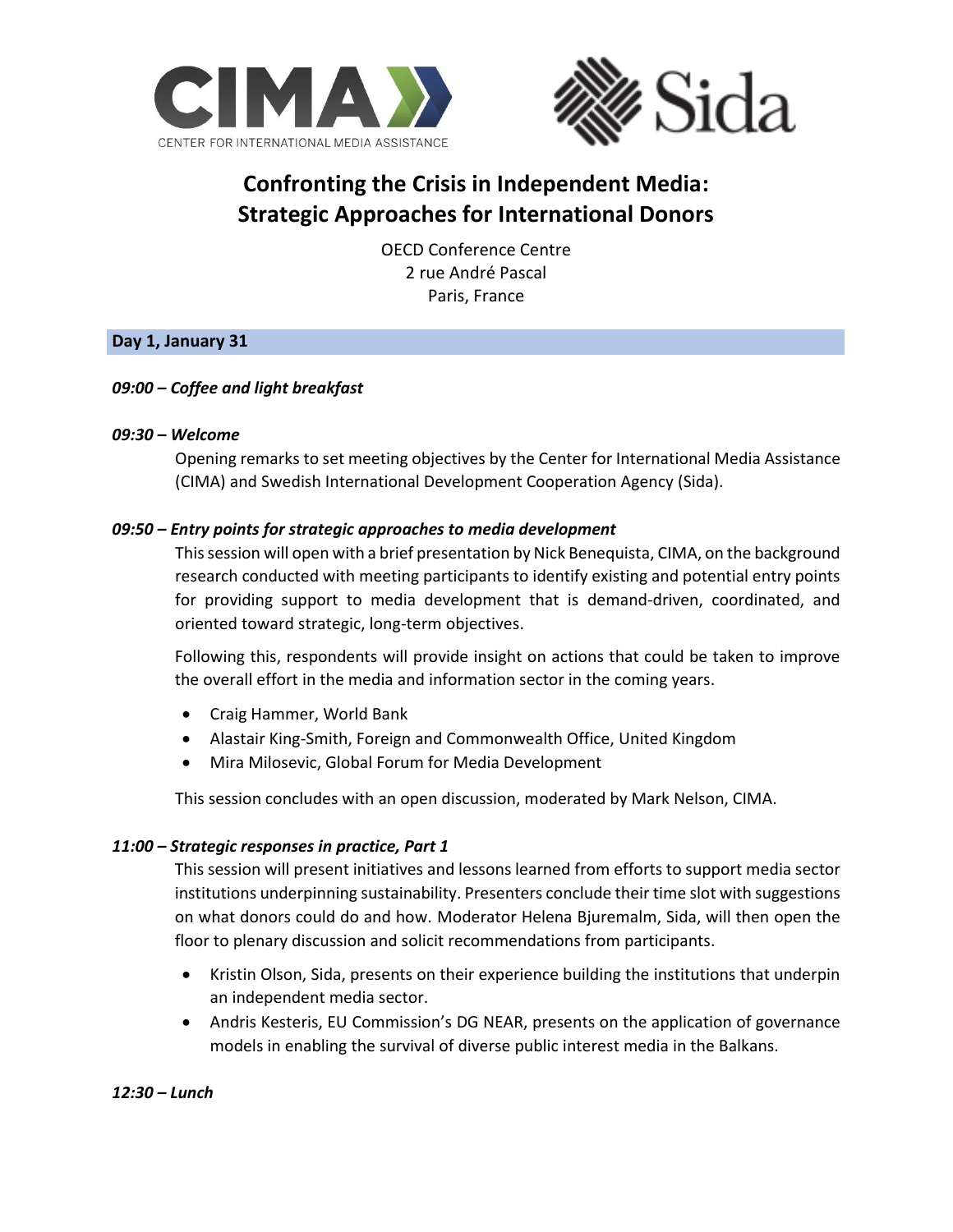



#### *14:00 – Strategic responses in practice, Part 2*

This session will present initiatives and lessons learned in integrating media development into the governance agenda as a key approach. Presenters conclude their time slot with suggestions on what donors could do and how, followed by plenary discussion to solicit recommendations from participants.

- Joe Powell, OGP, will present on the use of the OGP country platforms as a forum for getting media development objectives on the broader governance agenda.
- Sarah Lister, UNDP, will speak about the current efforts to bolster the UNDP's countrylevel role in media development.
- Hélène N'Garnim-Ganga, AFD, will present on their experience integrating media development into the broader governance portfolio.

#### *15:15 – Coffee break*

#### *15:30 – Strategic responses in practice, Part 3*

This session will present initiatives and lessons learned from multi-stakeholder coalitions as a key approach. Presenters conclude with suggestions on what donors could do and how, followed by plenary discussion to solicit recommendations from participants.

- Jesper Højberg, IMS, will present approaches and lessons learned from their experience building multi-stakeholder coalitions and networks.
- Sulemana Braimah, Media Foundation for West Africa, will present on a regional approach to media development leveraging the influence of the ECOWAS community.
- Guilherme Canela, UNESCO, will present experiences from Latin America on support to regional multi-stakeholder coalitions.

# *16:30* **–** *Donor-only roundtable discussion: Overcoming obstacles to media support internally and through partnerships*

This discussion will explore internal organizational issues at donor agencies that hinder the place of media on the governance agenda and impede wider strategic activity in this area. The session will plot opportunities and strategies for countering these obstacles. Moderator Will Taylor, DFID, will lead the discussion.

- Augustin Favereau, French Ministry for Europe and Foreign Affairs, will discuss how France is strengthening support to media development while integrating it within the governance portfolio.
- Corinne Huser, SDC, will describe the SDC's experience with partnerships and internal reforms that have helped to bolster the role of media in governance support.

# *17:30 – End of Day 1*

#### *19:00 – Dinner at Brasserie Aéro (Open to all, pay your own way)*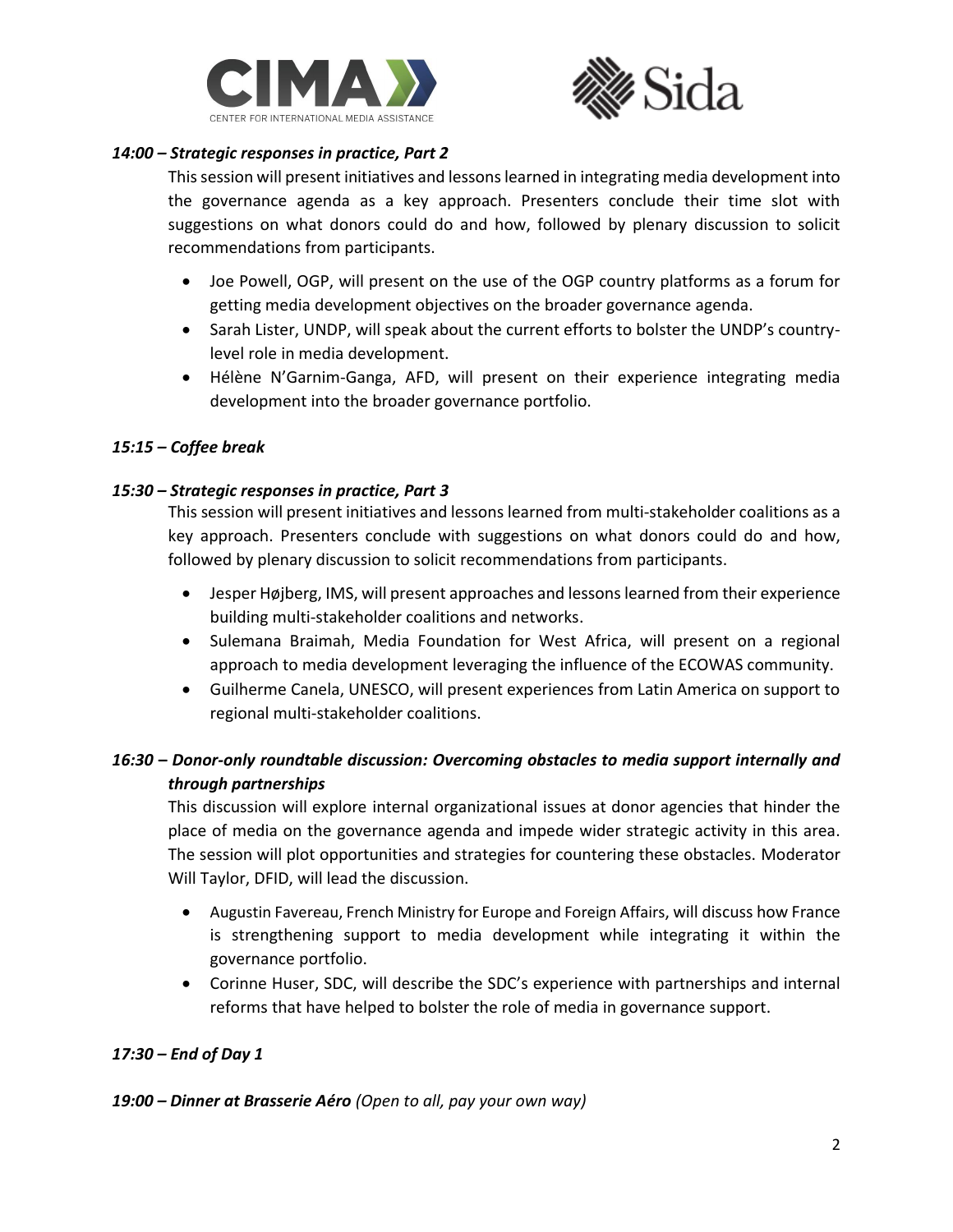



#### **Day 2, February 1** *Donor only*

#### *09:00 – Coffee and light breakfast*

### *09:15 – Formulating action plans for strategic approaches to media development, Part 1*

This session provides the opportunity to formulate action plans related to specific entry points agreed upon on the previous day and to the identified challenges for donor cooperation. Subject to conclusions of the first day, provisional break-out groups in this session are:

- Group 1: Building multi-stakeholder coalitions and networks
- Group 2: Strengthening support for media development in closed and illiberal states

With help of the facilitators, each group will be asked to formulate clear and actionable proposals for:

a) How to provide key elements of support

- b) Ways to collaborate, improve donor cooperation, and strengthen effectiveness
- c) How to garner high-level support and build institutional capacity for this agenda.

Each group will elect an individual to provide the report-back and to participate in a panel that leads the afternoon synthesis session in plenary.

#### *11:00 – Formulating action plans for strategic approaches to media development, Part 2*

This session provides the opportunity to formulate action plans related to specific entry points agreed upon on the previous day and to the identified challenges for donor cooperation. Subject to conclusions of the first day, provisional break-out groups in this session are:

- Group 1: Integrating media development into governance and development agendas
- Group 2: Strengthening support for media development in fragile environments

With help of the facilitators, each group will be asked to formulate clear and actionable proposals for:

- a) How to provide key elements of support
- b) Ways to collaborate, improve donor cooperation, and strengthen effectiveness
- c) How to garner high-level support and build institutional capacity for this agenda

Each group will elect an individual to provide the report-back and to participate in a panel that leads the afternoon synthesis session in plenary.

#### *12:30 – Lunch*